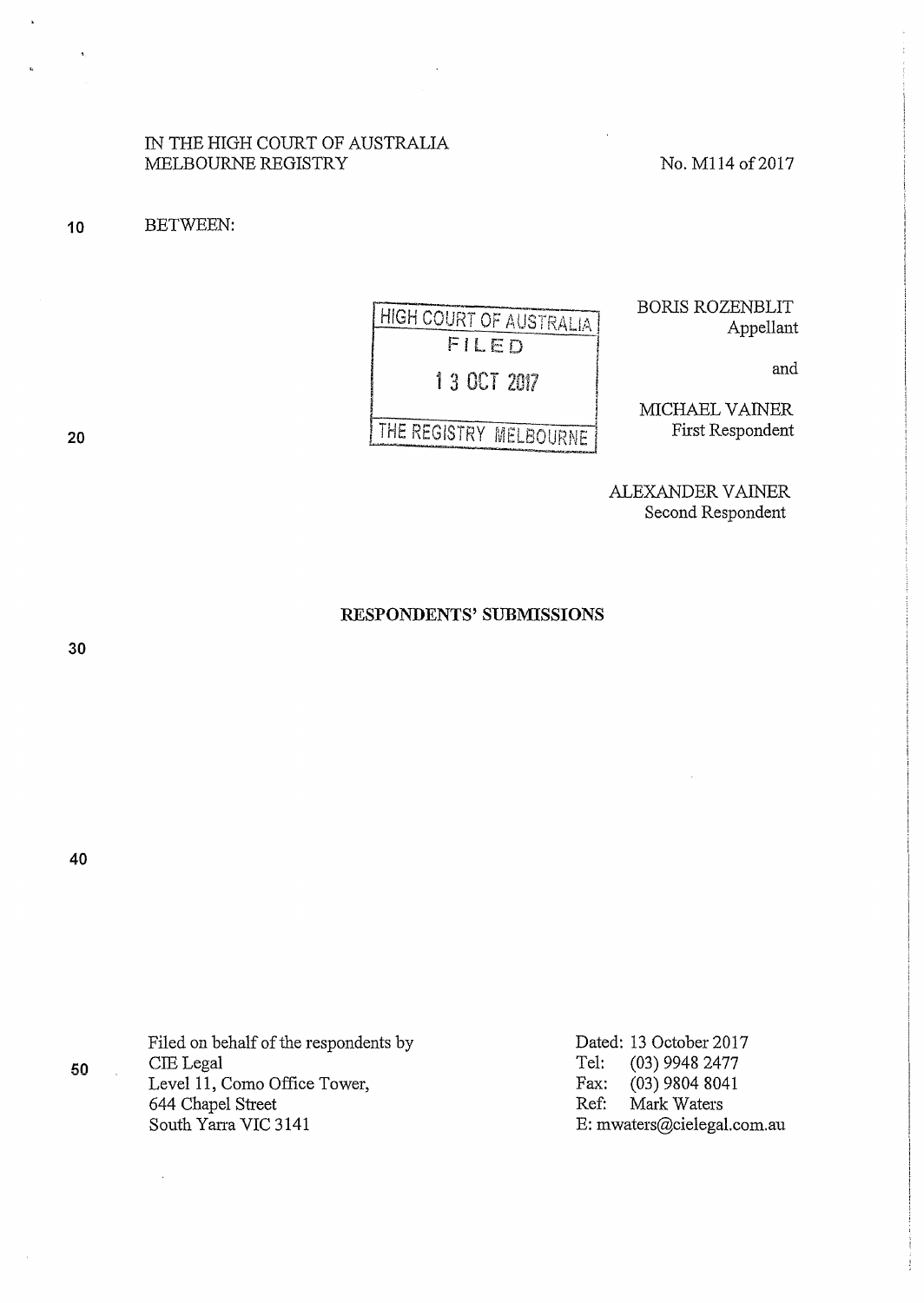#### **Part I: Certification**

1. The respondents certify that these submissions are in a form suitable for publication on the intemet.

# **Part II: Issues**

2. This appeal raises the following issue: Is the discretion under rule 63.03(3) of the *Supreme Court (General Civil Procedure) Rules 2015* (Vie) **(Rules),** or the inherent jurisdiction, limited by a rule that in the absence of a finding that a party has conducted litigation in a manner amounting to harassment or because of collateral purpose the court may not order a stay of a proceeding against a party who does not have means sufficient to meet interlocutory costs orders made against him or her.

## **Part III: Certification in respect of section 78B of the** *Judiciary Act 1903* **(Cth)**

3. The respondents consider that no notice under s 78B is required.

#### **Part IV: Statement of Material Facts in contest**

- 4. The respondents accept the facts stated by the appellant, with the following clarification and additions:
	- (a) The respondents understand that the appellant is aged  $86<sup>1</sup>$
	- (b) The appellant alleges that between 1983 and 1984 he invented certain tyre recycling technologies, and that upon arrival in Australia he sought a partner to assist him in commercialising the tyre recycling technologies.<sup>2</sup>
	- (c) The appellant alleges that the first respondent voted in favour of the transfer of his shares, in respect of which he held a proxy. The respondents contend that the appellant had knowledge of, and consented to, the transfer of his shares.<sup>3</sup>
	- (d) In refusing the second application by summons seeking leave to amend the statement of claim, the associate judge went further than simply finding that the draft pleading contained minor flaws, many of which were drafting matters that readily could be corrected.<sup>4</sup> Her Honour refused leave to add

**30** 

**10** 

**20** 

**50** 

 $\mathbf{1}$ 

It was stated in the agreed summary for Comt of Appeal that he was born on 22 July 1931.

<sup>2</sup>  Summary for Court of Appeal at [2].

<sup>3</sup>  4 Summary for Court of Appeal at [5].

Appellant's submissions at [14].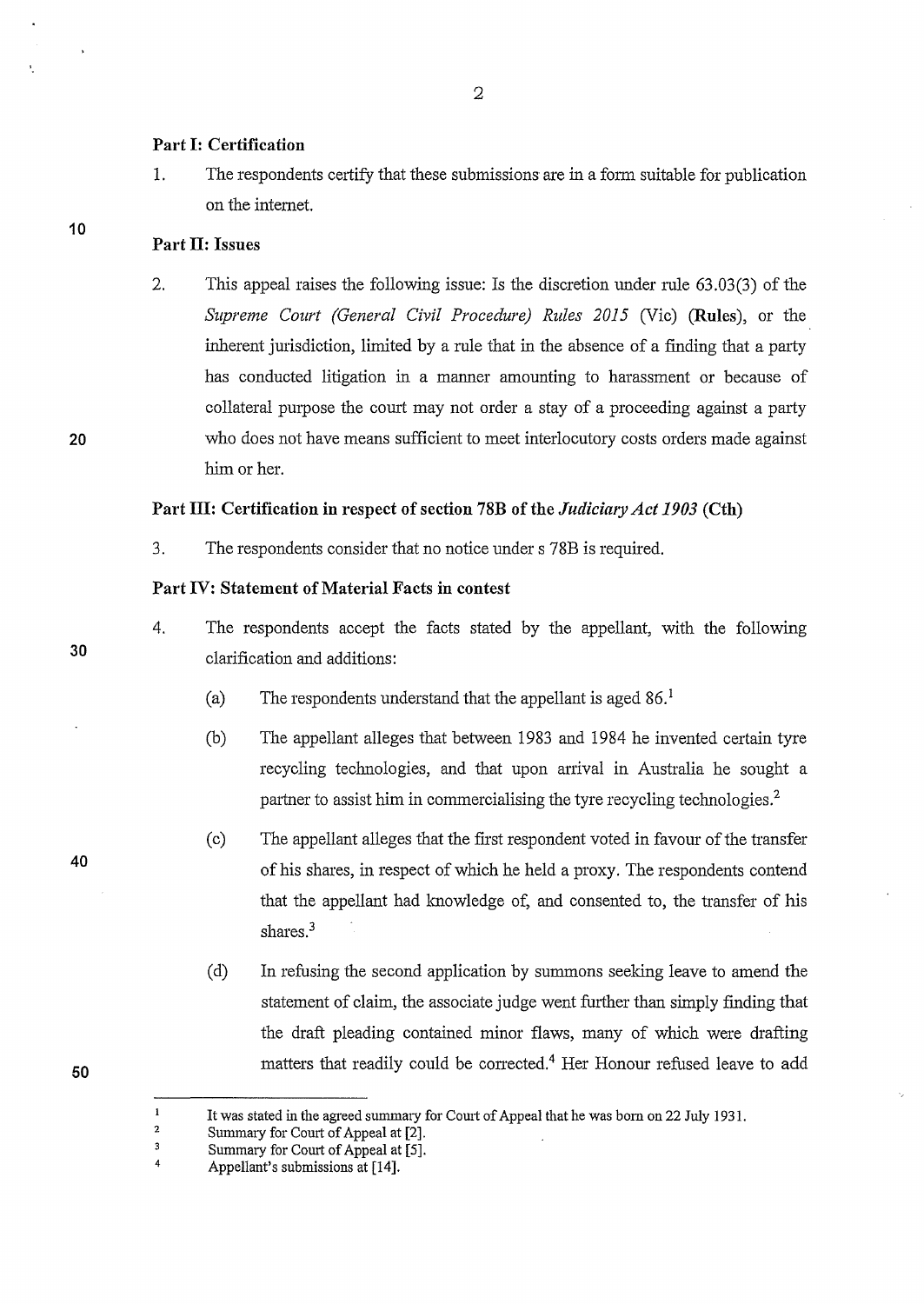claims concerning the liquidation ofVR Tek Global Pty Ltd (VRT **Global)**  because of their poor drafting and refused to allow the addition of causes of action in respect of the operation of Polymeric Powders Pty Ltd on the basis that the deficiencies in the proposed pleading were so substantial that no causes of action were sufficiently shown. 5

 $\epsilon$ 

- (e) The respondents obtained the following orders for costs against the appellant, both of which were accompanied by an order pursuant to rule 63 .20 .1 that the costs may be taxed immediately:
	- (i) Order of Lansdowne AsJ made 20 October 2014. This order concerned an oral application for leave to amend made at the directions hearing on 25 August 2014 and the application for leave to amend made by summons filed 29 August 2014;
	- (ii) Order of Lansdowne AsJ made 24 June 2015. This order concerned the application for leave to amend made by summons filed 10 November 2014, as well as the respondents' subpoena objections.

The costs orders extend to seven court dates between 25 August 2014 and 24 June 2015.

(±) After taxation of the costs was initiated the following orders were made:

- (i) Consent order of Costs Registrar Ratcliffe made 15 December 2014 that the appellant pay the respondents the sum of \$22,000 by 4:00pm on 19 December 2014. This is a net figure after an allowance of approximately \$17,000 on account of the fact that the appellant sought \$17,064.14 for the costs ordered upon dismissal of the respondents' counterclaim by consent.
- (ii) Consent order of Costs Registrar Deviny made 12 August 2015 that the appellant pay the respondents the sum of \$28,000.

10

'-

**20** 

**30** 

**40** 

**50** 

 $\overline{\mathbf{S}}$ 

*Rozenblit v Vainer (No 2)* [2015] VSC 234 at [88], [89], [lOO].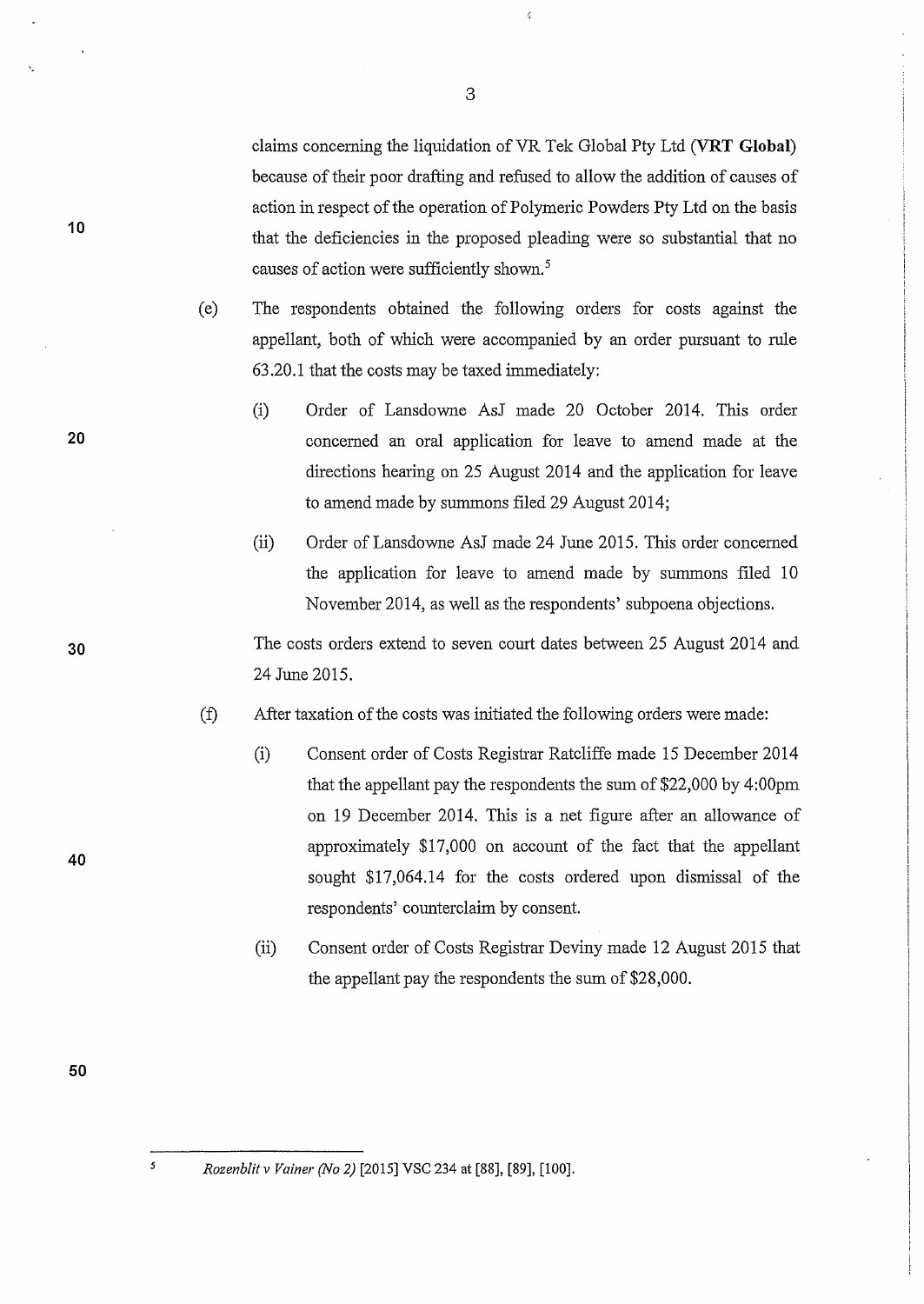## **Part V: Statement of applicable statutes**

5. The appellant's statement of applicable constitutional provisions, statutes and regulations is correct, except to say that it is appropriate to add sections  $7(1)$  and 8 of the *Civil Procedure Act 2010* (Vie) **(CPA).** These provisions are set out in Annexure A.

## **Part VI: Respondents' argument**

*Rule 63.03* 

- 6. Rule  $(63.03)(3)(a)$  of the Rules provides:
	- "(3) Where the Court makes an interlocutory order for costs, the Court may then or thereafter order that if the party liable to pay the costs fails to do so-
		- (a) if that party is the plaintiff, the proceeding shall be stayed or dismissed."
- 7. The power in rule 63.03(3)(a) to dismiss or stay a proceeding where interlocutory costs are unpaid is conferred in broad and unfettered tenns.
- 8. It is well established that a statutory provision conferring a broad power on a court or tribunal is generally not read down by the making of implications or imposing limitations that are not found in express words.<sup>6</sup>
	- 9. Rule 63.03(3) contains no express limitation that it is available against a litigant who does not have means sufficient to meet interlocutory costs orders made against him or her only where that party has conducted litigation in a manner amounting to harassment or because of collateral purpose. There is no warrant for reading such limitations into the rule. By contrast with the approach taken in the comis below, such limitations would not be consistent with sections 7 and 8 of the CPA. Further, such limitations would severely limit the availability of the rule against a party who was unable to meet interlocutory costs orders.

**20** 

**10** 

**30** 

**40** 

<sup>&</sup>lt;sup>6</sup> The owners of the Ship "Shin Kobe Maru" v Empire Shipping Company Inc. [1994] HCA 54; (1994) 181 CLR 404 at 421 per Mason CJ, Brennan, Deane, Dawson, Toohey, Gaudron and McHugh JJ; *Wong v Silkjield Pty Limited* [1999] HCA 48; (1999) 199 CLR 255 at 260-261 [11] per Gleeson CJ, McHugh, Gummow, Kirby and Callinan JJ.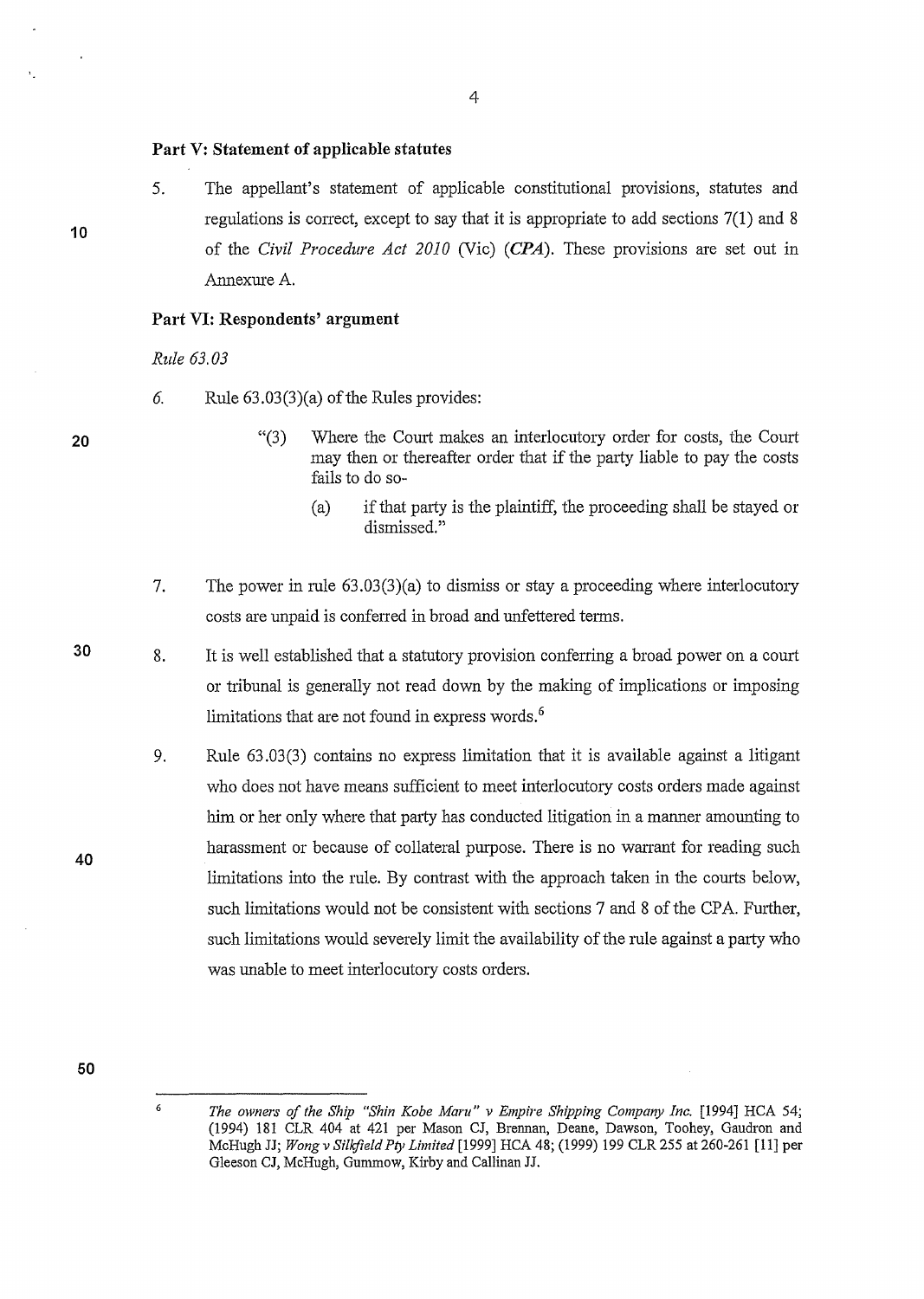#### *The Court of Appeal decision and Cox*

10. It was appropriate that the Court of Appeal did not simply apply Dixon J's statement of principle in *Cox v Journeaux [No 2]* (1935) 52 CLR 713 (Cox).*7* In *Gao v Zhang* (2005) 14 VR 380 *(Gao),* Ormiston JA held that the power under rule 63.03(3) ought not be employed where the effect of it would be to put an end to the litigation unless the reason for making the order is serious and essentially the only practical way to ensure justice between the parties.<sup>8</sup> Ormiston JA held further that:

> "[A]t least for the present, if an order of this kind is to be made, there must be seen to have been some conduct on the part of the pmty in default which falls for condemnation to the extent of making so draconian an order."9

Ormiston JA drew on Dixon J's statement of principle in *Cox* in expressing the principles which his Honour considered to be applicable to applications under rule 63.03(3) and also in emphasising the seriousness of making a stay order.<sup>10</sup>

11. Whelan and McLeish JJA were of opinion that it is wrong to regard the 'basal principle' mticulated by Dixon J in *Cox* as imposing some stricter test than that in *Gao.* 11 Their Honours considered that this would be to misconstrue the use to which Ormiston JA put the earlier case, which was to support his conclusion that the stay had to be the only fair way of protecting the interests of the other party.<sup>12</sup> Their Honours continued:

> "In any event, nothing in the 'basal principle' is inconsistent with the cautionary approach taken by Ormiston JA to the power now in issue. In each case, it is apparent that the interests of justice require that the exercise of the power be a last resort. That is because the conduct of the pmty in default has been such as to make it necessary in the interests of justice between the parties that the order be made. Inevitably, to use other language employed by Ormiston JA, such conduct will be conduct warranting 'condemnation' by the court in the form of a stay order."<sup>13</sup>

**40** 

**10** 

**20** 

**30** 

10 *Gao* at 386[17].

**<sup>50</sup>** 

<sup>7</sup>  Compare appellant's submissions at [32]

 $\boldsymbol{s}$ *Gao* at 385[15]. See also at 384[12]. 9

ll *Gao* at 384[12].

*Rozenblitv Vainer* [2017] VSCA 52 (Court of Appeal Reasons) at [64].

<sup>12</sup>  Court of Appeal Reasons at [64].

<sup>13</sup>  Court of Appeal Reasons at [65].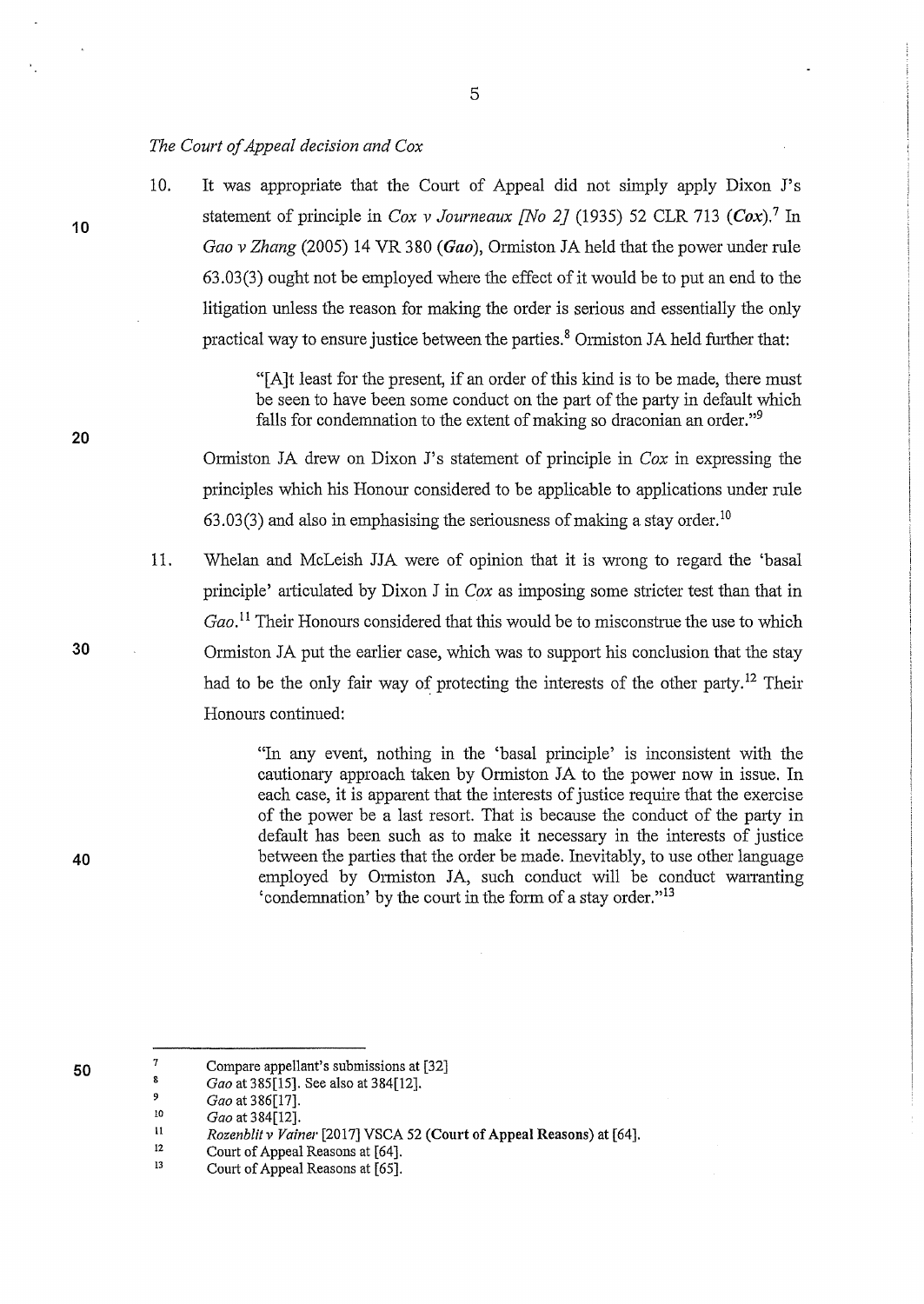- 12. The Court of Appeal applied *Gao* and, conectly, took into account developments since Gaa:
	- (a) First, the introduction of rule 63.20.1 which provides that if an order for costs is made on an interlocutory application or hearing, the party in whose favour the order is made shall not tax those costs until the proceeding in which the order is made is completed, unless the court orders that the costs may be taxed immediately.
	- (b) Secondly, the enactment of the *CPA.* Section 8(l)(c) of the *CPA* expressly requires the Court to seek to give effect to the overarching purpose in, *inter alia,* the exercise and interpretation of its powers under the rules of court. Section  $7(1)$  states that the overarching purpose of the Act and the rules of court in relation to civil proceedings is to facilitate the just, efficient, timely and cost effective resolution of the real issues in dispute.

These developments obviously post-date Cox, where Dixon J exercised the inherent jurisdiction to stop an action summarily because the plaintiff's case was clearly hopeless.<sup>14</sup>

- 13. The principles stated by the Court of Appeal in this case involve no dilution of the rule in  $Cox$ .<sup>15</sup> In summarising the applicable principles at subparagraphs 67(a)-(e) of their reasons, Whelan and McLeish JJA, with whom Kyrou JA agreed:
	- (a) Refined the key principle in *Gao* to take into account the factors mandated by  $s$  7(1) of the CPA.
	- (b) Made the obvious point that one must also have regard to the interests of the party in whose favour the costs were ordered to be paid.
	- (c) Reiterated that the parties' conduct of the proceeding to date is relevant to the exercise of the power, and added, taking into account the introduction of rule 63.20.1, that the reasons for which costs were ordered to be taxed immediately is in particular relevant to the exercise of the power.<sup>16</sup>
- **50**

6

30

**10** 

20

<sup>14</sup>  *Cox* at 720-721.

<sup>15</sup>  16 Compare appellant's submissions at [90].

As to this factor see also Court of Appeal Reasons at [60]-[61].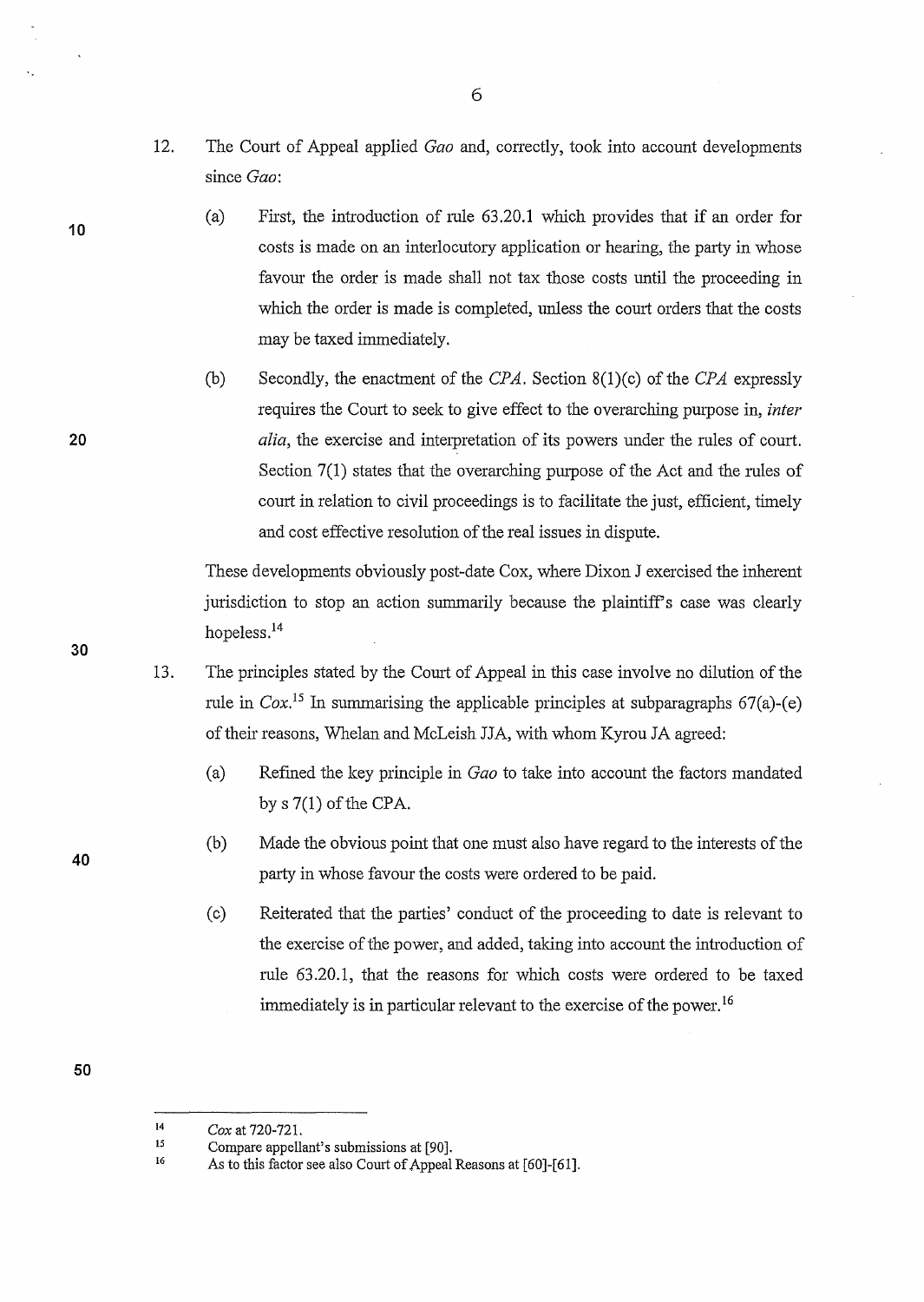- (d) Included the requirement in *Gao* that a stay should not be ordered unless the conduct of the party in default warrants the condemnation inherent in such an order.
- (e) Reiterated that the power is not to be used simply as a means of enforcing payment of the costs in question unless there are grounds for concluding that the party in default is recalcitrant and is capable of remedying the default. <sup>17</sup>

The Court of Appeal also made plain that that the interests of justice require that the exercise of the power be a last resort. 18 This is consistent with *Gao* and with *Cox.* 

- *14.*  The Court of Appeal concluded that on a fair reading, the associate judge proceeded in accordance with the principles articulated by it, and the judge was right to dismiss the appeal in that respect.<sup>19</sup> The associate judge did not act upon a wrong principle and there is no basis for reviewing her exercise of the discretion.<sup>20</sup> The appellant did not rely on *Cox* before the associate judge, instead, like the respondents, contending that the stay application was governed by the principles stated in *Gao.*
- *15. Gao* does not hold that there must be harassment or collateral purpose before a proceeding brought by an impecunious litigant can be stayed pursuant to rule 63.03(3). Nor does *Cox.* In *Gao,* Ormiston JA considered that deliberate harassing of the other party might constitute conduct on the part of the party in default which falls for condemnation to the extent of making so draconian an order.<sup>21</sup> However, his Honour did not stipulate that harassment is a prerequisite for the making of an order under rule 63.03 against a party who does not have means sufficient to meet an interlocutory costs order.<sup>22</sup>

50

21 Gao at 386[17]. 7

20

10

30

<sup>17</sup>  Court of Appeal Reasons at [67].

<sup>18</sup>  Court of Appeal Reasons at [65].

<sup>19</sup>  Court of Appeal Reasons at [68].

<sup>20</sup>  *House v R* (1936) *55* CLR 499 at 505 per Dixon, Evatt and McTiernan JJ.

<sup>22</sup>  See also AsJ Reasons at [82], [94].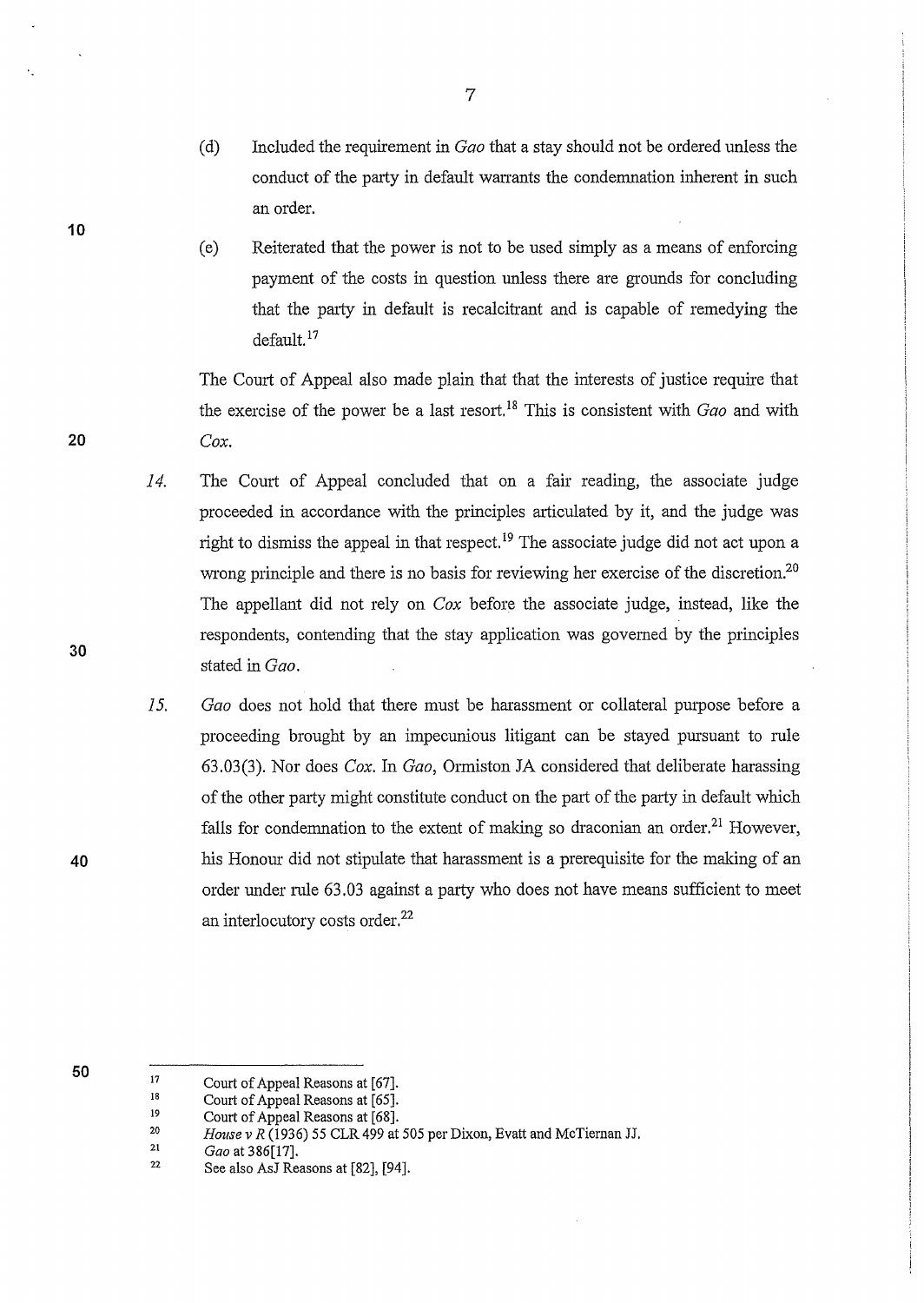*16.* In *Gao* Ormiston JA described as undoubtedly correct certain comments made by the primary judge in that case and by other judges about rule  $63.03<sup>23</sup>$  Ormiston JA stated:

> "In broad terms, it was said that the provisions of rule 63.03 (3) are designed to overcome a defect in the jurisdiction of the court which was revealed by the Full Court decision in *Exell v Exel/24* where it was held that under the inherent jurisdiction of the court to make an order such as the present it was necessary to show "exceptional circumstances", such as true abuse of process or the like. It followed, said the judge in the present case, .... that the restrictions imposed in *Exell* were intended to be overcome by the new rule and that consequently the court has a wide power to make an order for a stay, dismissal or striking out where orders for costs of interlocutory · applications have remained unpaid."<sup>25</sup>

- 17. Acceptance of the conditions for the exercise of the power under rule 63.03(3) that are referred to in the special leave question would impermissibly narrow the circumstances to be examined on applications under the rule. An inquiry as to whether there has been harassment or collateral purpose focuses attention upon the intention of the party in default and thus ignores the fact that a party seeking to invoke the rule may suffer injustice due simply to the conduct of the other party or the result of that conduct, not its intention.<sup>26</sup> Conduct may seriously affect an opposing patiy, such as by causing substantial delay and wasted costs, notwithstanding that it does not amount to harassment or collateral purpose. The associate judge was well placed to assess all of the circumstances of this case. Her Honour conducted all of the hearings and directions hearings and had very detailed knowledge of this matter, its history and the conduct of the parties. Her Honour dealt with five applications for leave to amend; three by summons and two made orally. Her Honour saw fit to make orders for costs and, in the exercise of discretion, to order that they be taxable forthwith. There was no appeal against those orders.
	- 18. There was no warrant for the associate judge being constrained to consider only whether the appellant had been guilty of harassment or collateral purpose.
- 

30

20

10

40

<sup>23</sup>  *Gao,* 383[9).

<sup>24</sup>  [1984] VR 1, especially at 8-9.

<sup>25</sup>  *Gao,* 383.

<sup>26</sup>  See AsJ Reasons at [94].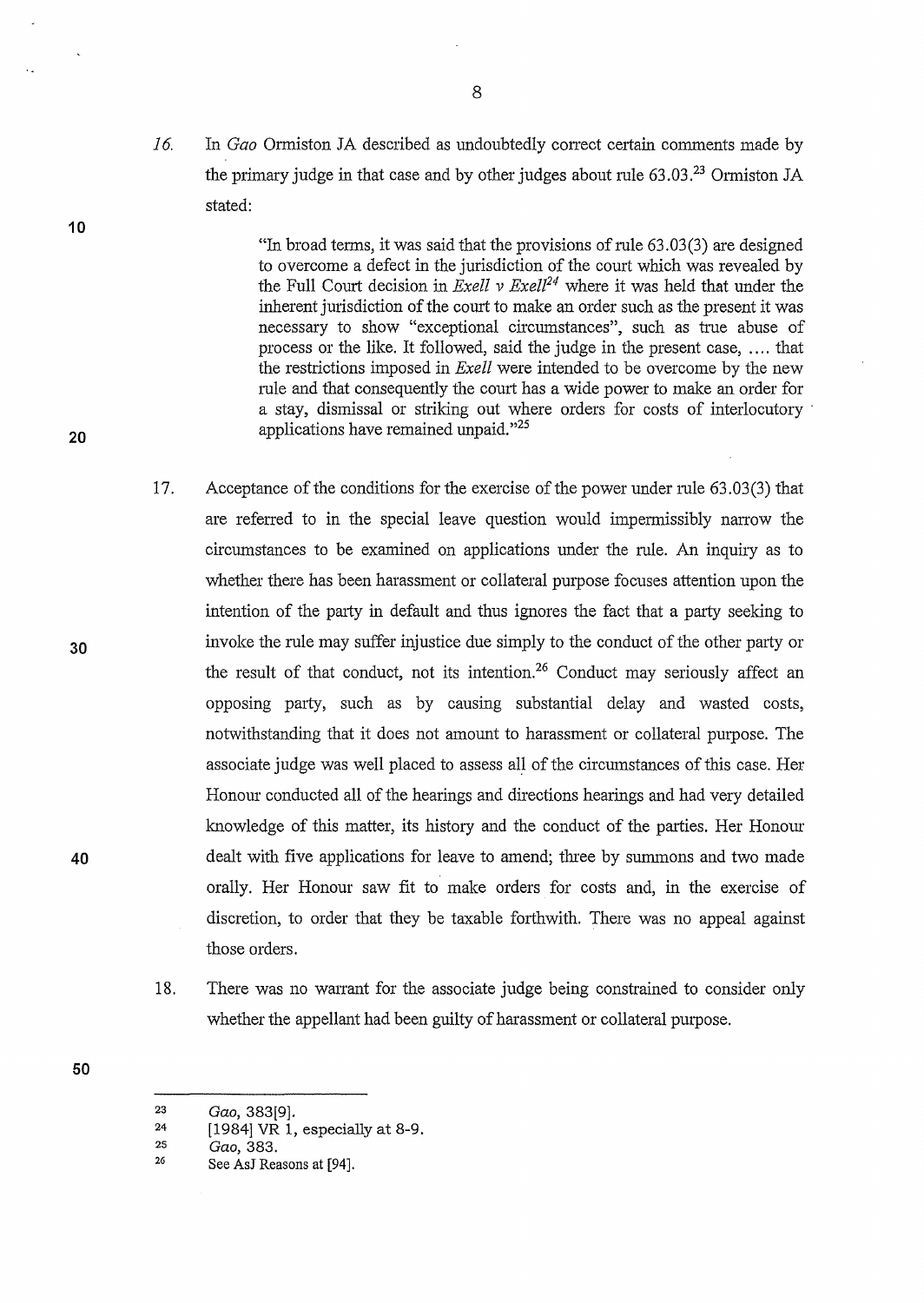19. Several aspects of the applications for leave to amend are particularly noteworthy. First, the appellant allowed the litigation to progress through the close of pleadings, the completion of discovery and a second mediation before deciding to seek leave to amend and to bring a claim that it had previously been decided not to pursue.<sup>27</sup> A deliberate decision was made prior to the commencement of the proceeding to not bring a claim in respect of the liquidation of VRT Global.<sup>28</sup> In the absence of any explanation at all for the applications for leave to amend, including on oath, the associate judge pressed the appellant's counsel at the hearing on 2 September 2015 as to the reason for the application for leave to amend. Counsel explained that at the time when the pleadings were first drafted:

> "I in conjunction with my instructing solicitor took the view that it was too difficult from a technical/legal point of view to plead anything beyond the share allocation matter – sorry, the share transfer matter."

- 20. Secondly, the appellant made two oral applications for leave to amend. Both were rejected. The first oral application was made at the directions hearing on 25 August 2014. In the ordinary course one could expect that pre-trial directions would be made at the directions hearings following mediation. The associate judge adjourned that hearing due to the appellant's desire to amend and subsequently ordered that the appellant pay the costs of that directions hearing.<sup>29</sup>
- 21. Thirdly, the appellant made two applications by summons seeking leave to amend that were dismissed with costs taxable forthwith.
- 22. Fourthly, upon the determination of his third application by summons the appellant was granted conditional leave to amend.
- 23. Fifthly, at least 8 proposed amended statements of claim were produced in the period from August 2014 to the hearing before the associate judge on 2 September 2015.<sup>30</sup>
- 24. Sixthly, the applications were attended by administrative error. Shortly prior to the hearing of the first summons the appellant's solicitors sent a further iteration to the
- **50**

**30** 

**10** 

**20** 

<sup>27</sup>  The first mediation was held prior to the commencement of the proceeding.

<sup>28</sup>  29 The appellant brought two claims, based on multiple causes of action. The first, which was abandoned as part of the amendments, related to the initial allocation of shares in VRT Global. The second relates to the transfer of the appellant's shares in VRT Global to the second respondent. Order made 20 October 2014 at 3(b)]. See also at [4].

<sup>30</sup>  One of them is exhibit "DS-1" to the affidavit of Dmitry Shtifelman made 7 July 2015.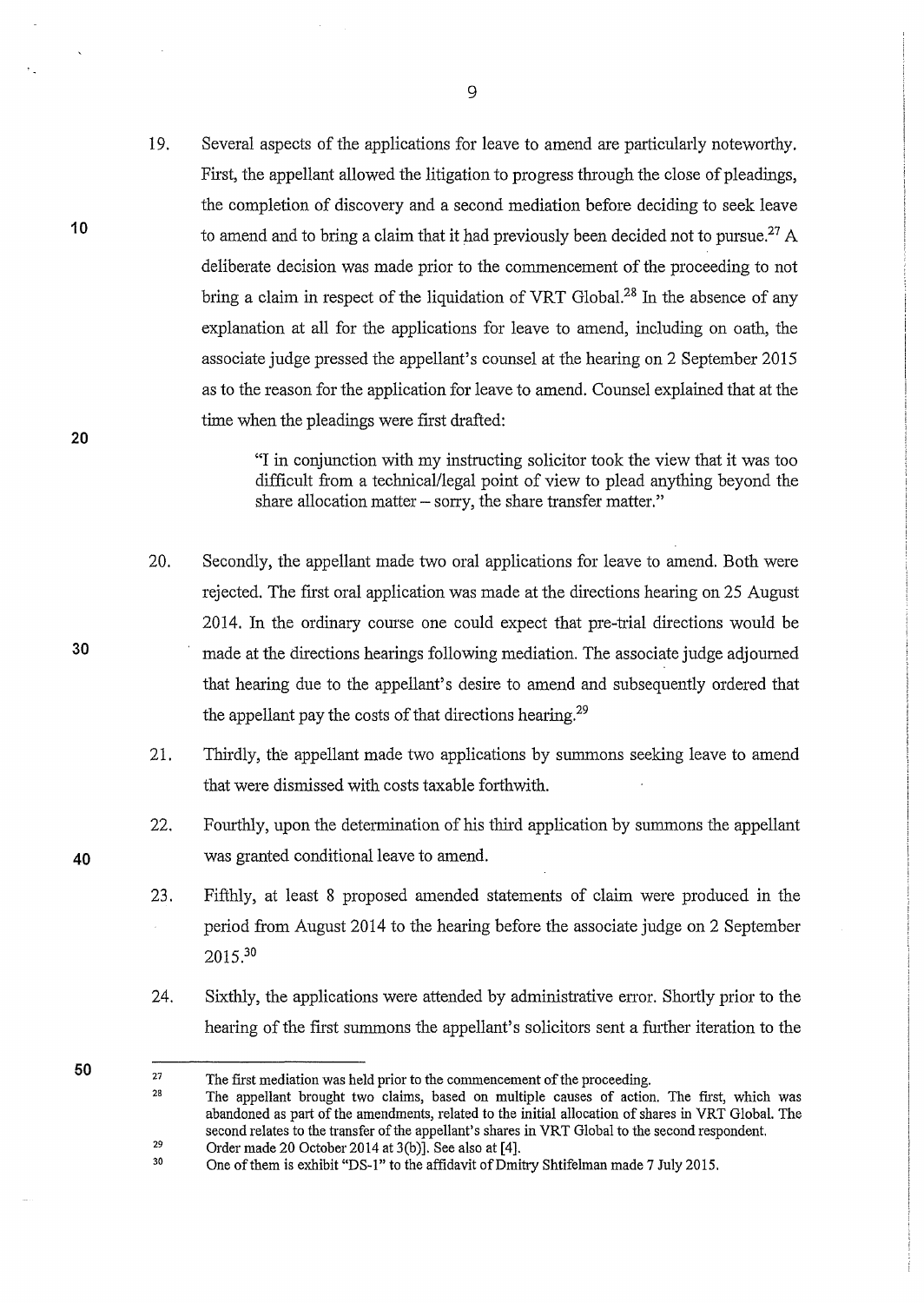respondents' solicitors on which he subsequently did not rely at the hearing of that summons.<sup>31</sup> The first hearing of the appellant's third summons had to be adjourned because the proposed amended statement of claim that was exhibited to the affidavit in support was not the correct version.<sup>32</sup>

25. Seventhly, the period of 16 months following mediation on 13 August 2014 was taken up with the appellant's applications for leave to amend, with the latter part of that period including the respondents' application for a stay consequent upon the non-payment of costs orders. Save for the upholding of some minor subpoena objections raised by the respondents the proceeding otherwise did not progress at all during this period.

26. Eighthly, the amount of the unpaid costs is substantial. They total \$50,000 on a standard basis, effectively \$67,000 before taking account of the allowance of approximately \$17,000 for costs ordered in respect of the respondents' counterclaim which, by consent, was dismissed with costs taxable immediately.

27. Ninthly, the appellant consented on 15 December 2014 to an order that he pay the respondents the sum of \$22,000 by 4pm on 19 December 2014, thus creating a strong impression that he would pay the costs. The appellant then simply did not pay but there was no communication with the respondents' solicitors until they first wrote and then telephoned chasing payment.<sup>33</sup> In response to an attendance by the Sherriff the appellant's solicitors indicated that if this were persisted with they would seek instructions to obtain an injunction restraining the respondents' solicitors from instructing the Sherriff to attend further upon the appellant's premises.34

## *Applying Cox*

- 28. Continuation of this proceeding would "clearly inflict unnecessary injustice upon the [respondents]."<sup>35</sup> That injustice consists of the respondents having to continue to defend a claim in circumstances where they have been put to very great delay and expense by the appellants repeated applications for leave to amend and
- 50

35 Cox at 720.

30

40

10

<sup>31</sup>  AsJ Reasons at [96]; *Rozenblitv Vainer* [2014] VSC 510 at [5]-[7].

<sup>32</sup>  AsJ Reasons at [11], [96];

<sup>33</sup>  Affidavit of Mark Waters made 16 July 2015 at [15]-[17].

<sup>34</sup>  Affidavit of Mark Waters made 16 July 2015 at [19].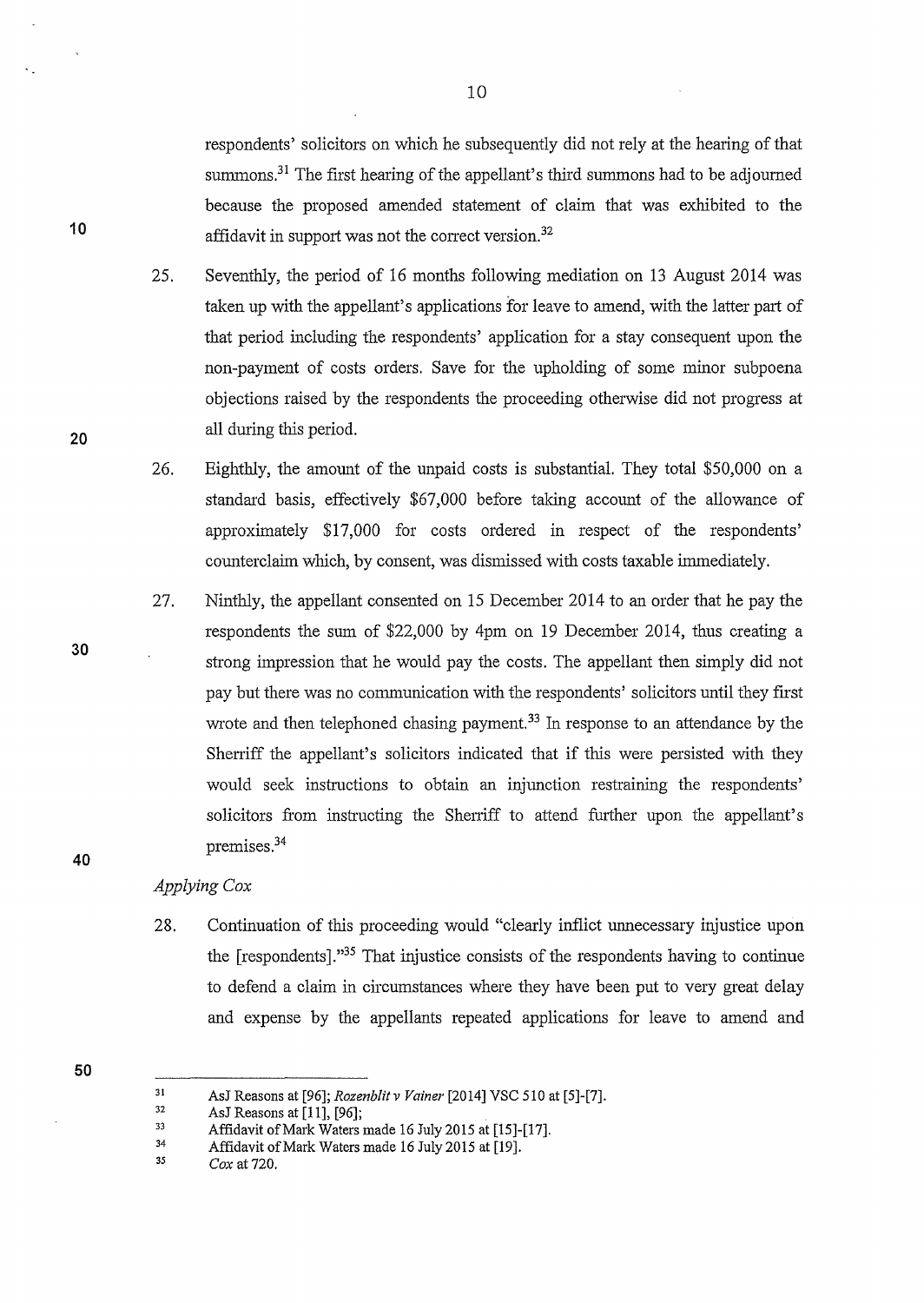substantial costs orders made in their favour in relation to those applications have not been paid. Rule 63.03 is directed at such a situation.

29. Even if it is accepted that the conduct that the associate judge found fell for condemnation was historical in nature<sup>36</sup>, the effect of the resulting delay and wasted costs continues. The appellant does not identify the "defect attending the proceedings".<sup>37</sup> If the defect was the statement claim, the grant of leave to amend was in effect conditional upon payment of the outstanding interlocutory costs.

11

30. The general rule that poverty is no bar to a litigant, which informs the approach to applications for security for  $costs<sup>38</sup>$ , does not mean that the injustice of costs orders remaining unpaid is a *necessary* injustice. For so long as the substantial costs remain unpaid the injustice is actual, not contingent.<sup>39</sup>

## *Applying Cox more generally*

- 31. *Cox* was not concerned with repetitive harassment or with unpaid orders for costs.<sup>40</sup>
- 32. Principles governing applications for dismissal or stay on inappropriate forum grounds or due to delay do not apply to applications under rule  $63.03.^{41}$  The rationale for summarily terminating "hopeless" cases is obvious. Correctly, the courts below did not embark on an assessment of merits in this case.

### *Access to justice and limitation of a right*

- 33. The right of access to the courts is not unfettered. The appellant had access to the court for the resolution of his dispute with the respondents. In invoking the jurisdiction of the Supreme Court, the appellant made himself amenable to the rules of court and the provisions of the CP A. His right of access to the court operates within the framework of the rules of court and the provisions of the CPA.
- 34. As has been noted, rule 63.03(3) confers upon the comt a broad discretion to stay or dismiss a proceeding where a party liable to pay an interlocutory costs order fails to do so. Consistently with the admonition for caution issued by Gaudron J in *Jago*
- 36 Appellant's submissions at [47].

10

30

20

40

<sup>37</sup>  Appellant's submissions at [47].

<sup>38</sup>  Appellant's submissions at [49].

<sup>39</sup>  Compare, appellant's submissions at [50].

<sup>40</sup>  Compare, appellant's submissions at [55].

<sup>41</sup>  Compare, appellant's submissions at [57]-[58], [60].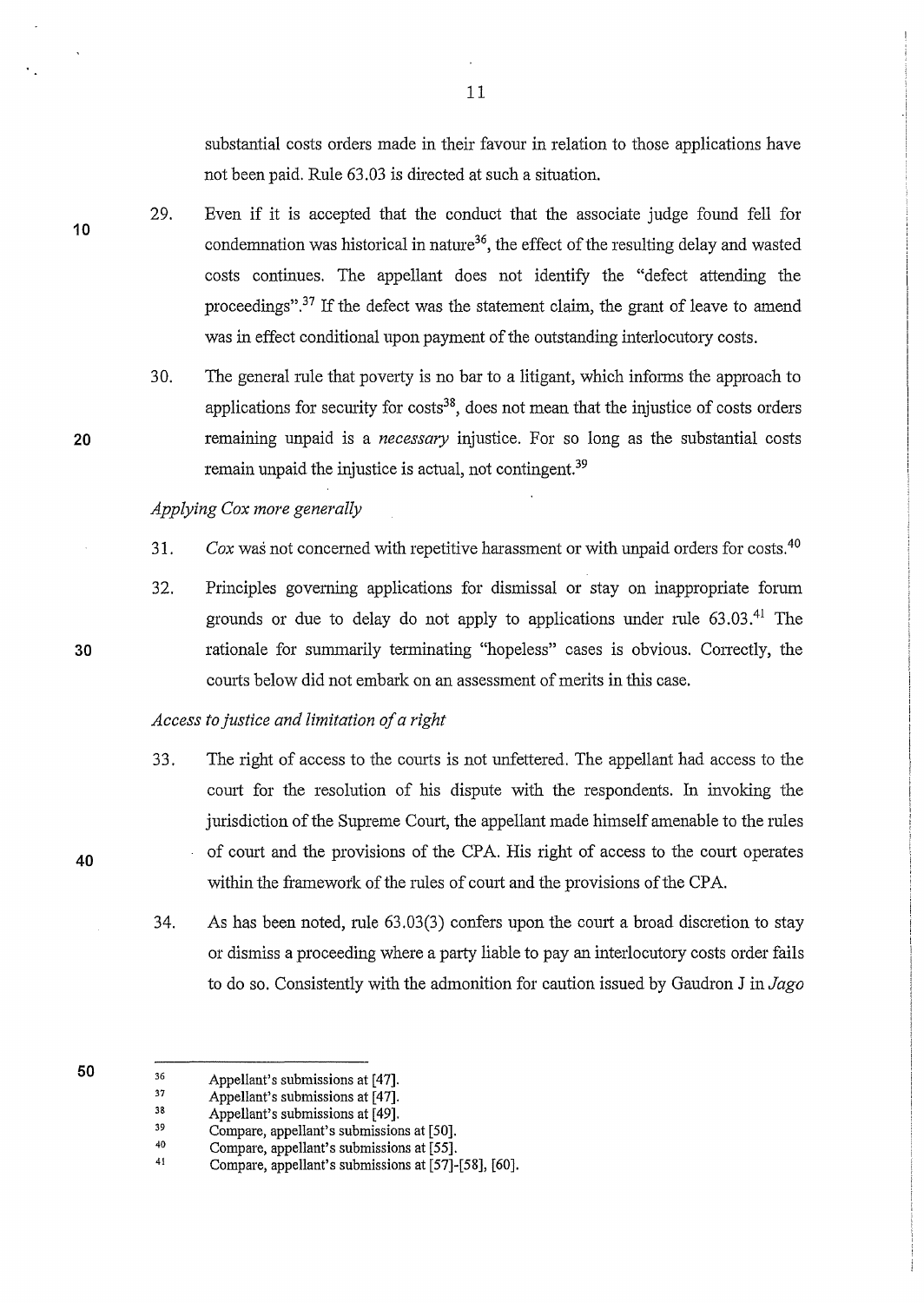*v The District Court of NSW<sup>42</sup>*, the Court of Appeal held that the interests of justice require that the exercise of the power be a last resort.<sup>43</sup>

*Costs orders* 

- 35. The Court of Appeal rejected any suggestion that the observations of Onniston JA regarding debt collection can be put to one side as a result of the change in the mles.<sup>44</sup>
- 36. The interlocutory costs orders are not punitive.<sup>45</sup> In the exercise of her discretion the associate judge saw fit to make orders for costs and to order that they may be taxed forthwith. There was no appeal from those orders.
- 37. The fact that the power to order a stay under rule 63.03 is only enlivened when an order for costs has been made in the exercise of the court's discretion does not bring together 'uneasy bedfellows' and involves no 'mismatch'.<sup>46</sup> There is a discretion as to whether to order costs, a discretion as to whether to allow the costs to be taxed immediately, and a discretion in the event that application is made under mle 63.03.
- 38. Contrruy to the appellant's submissions, Dixon J in *Cox* was not concerned with the concept of proportionality.<sup>47</sup>
	- 39. As the appellant points out, the judge considered that exercise of the power under rule 63.03(3) carries different considerations to the power to stay an action as vexatious under the inherent jurisdiction.<sup>48</sup> Even if this statement is considered to be erroneous, this is immaterial. The Court of Appeal noted that the judge endorsed the associate judge's analysis of *Gao* and found no error in her approach to the discretion in rule  $63.03(3)$ .<sup>49</sup> The Court of Appeal treated the proposed grounds of appeal as taking issue with the associate judge's reasons and orders, even though in form they were directed to the fact that the judge upheld the stay order.<sup>50</sup> The Court of Appeal concluded that on a fair reading, the associate judge proceeded in

12

30

10

20

40

<sup>42</sup>  (1989) 168 CLR28 at 76.

<sup>43</sup>  Coutt of Appeal Reasons at [65] per Whelan and McLeish JJA; Kyrou JA agreeing at [85].

<sup>44</sup>  Coutt of Appeal Reasons at [68]; Compare, appellant's submissions at [69]-[70].

<sup>45</sup>  Compare, appellant's submissions at [52], [76], [79], [87].

<sup>46</sup>  Compare, appellant's submissions at [74].

<sup>47</sup>  48 Compare, appellant's submissions at [84].

<sup>49</sup>  *Rozenblit v Vainer* [2016] VSC 451 at [54].

Court of Appeal Reasons at [46].

<sup>50</sup>  Court of Appeal Reasons at [46].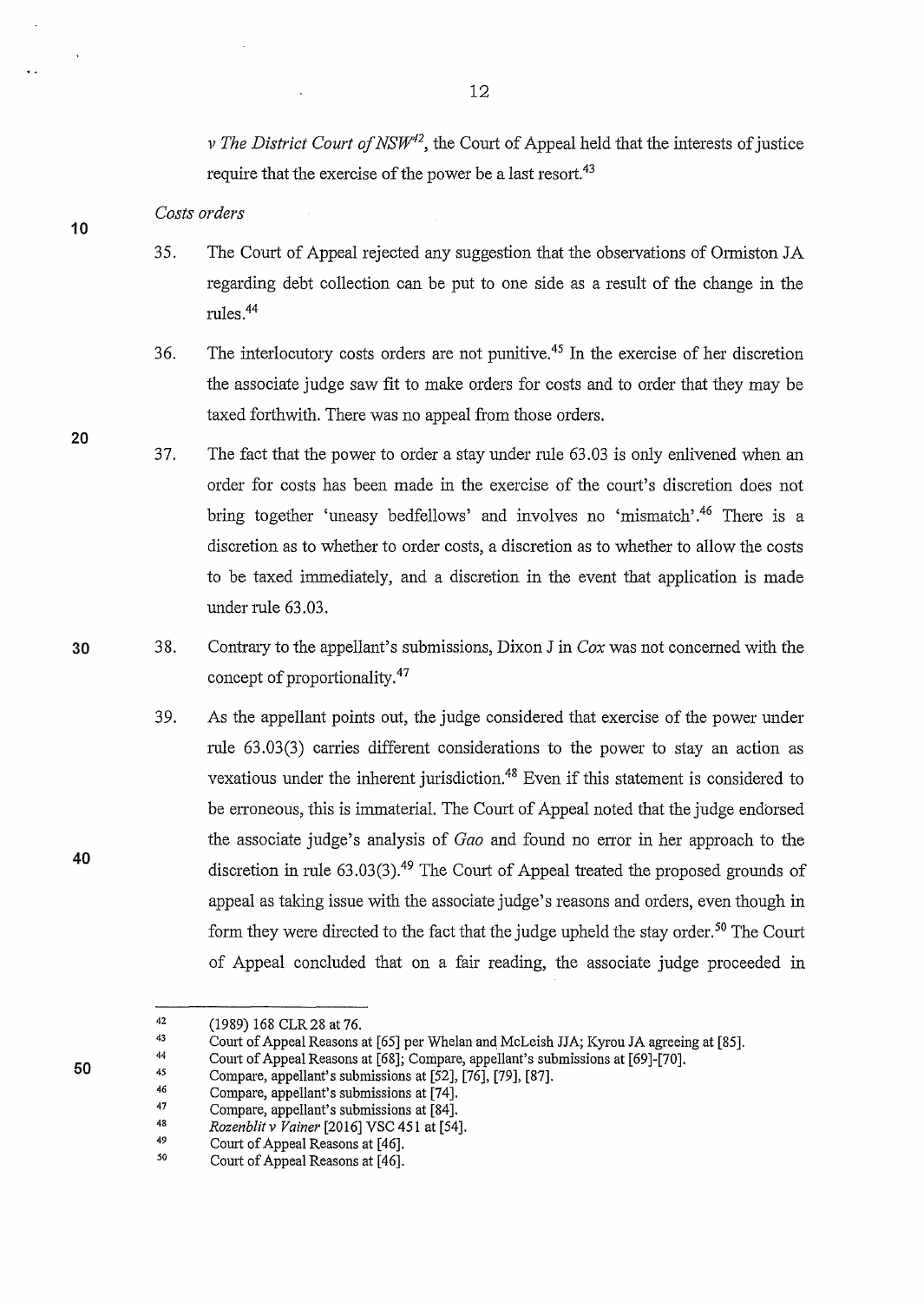accordance with the principles it articulated, and the judge was right to dismiss the appeal in that respect.<sup>51</sup>

40. It is not the case, as the appellant asserts, that proceedings can be stayed in circumstances where no injustice would be inflicted on the other party were they to continue.52 The principles summarised by the Court of Appeal look to justice between the parties and to whether a stay is the only fair and practical way of facilitating the just, efficient, timely and cost-effective resolution of the proceeding. 53 These principles do not relegate the right of access to justice in the manner suggested by the appellant. 54

# **20 Part VII: Argument on notice of contention or cross-appeal**

41. Not applicable

**Part VIII: Estimate of Time for oral argument** 

42. The respondents estimate that 1.25 hours will be required for the presentation of their oral argument

**30** 

**10** 

Dated: 13 October 2017

 $\Gamma$ 

MARK McNAMARA T: 9225 6770 markmcnmaara@vicbar.com.au

**40** 

<sup>51</sup>  Appeal Reasons at [68].

<sup>52</sup>  Appellant's submissions at [99].

<sup>53</sup>  *54*  Court of Appeal Reasons at [67].

Appellant's submission at [103].